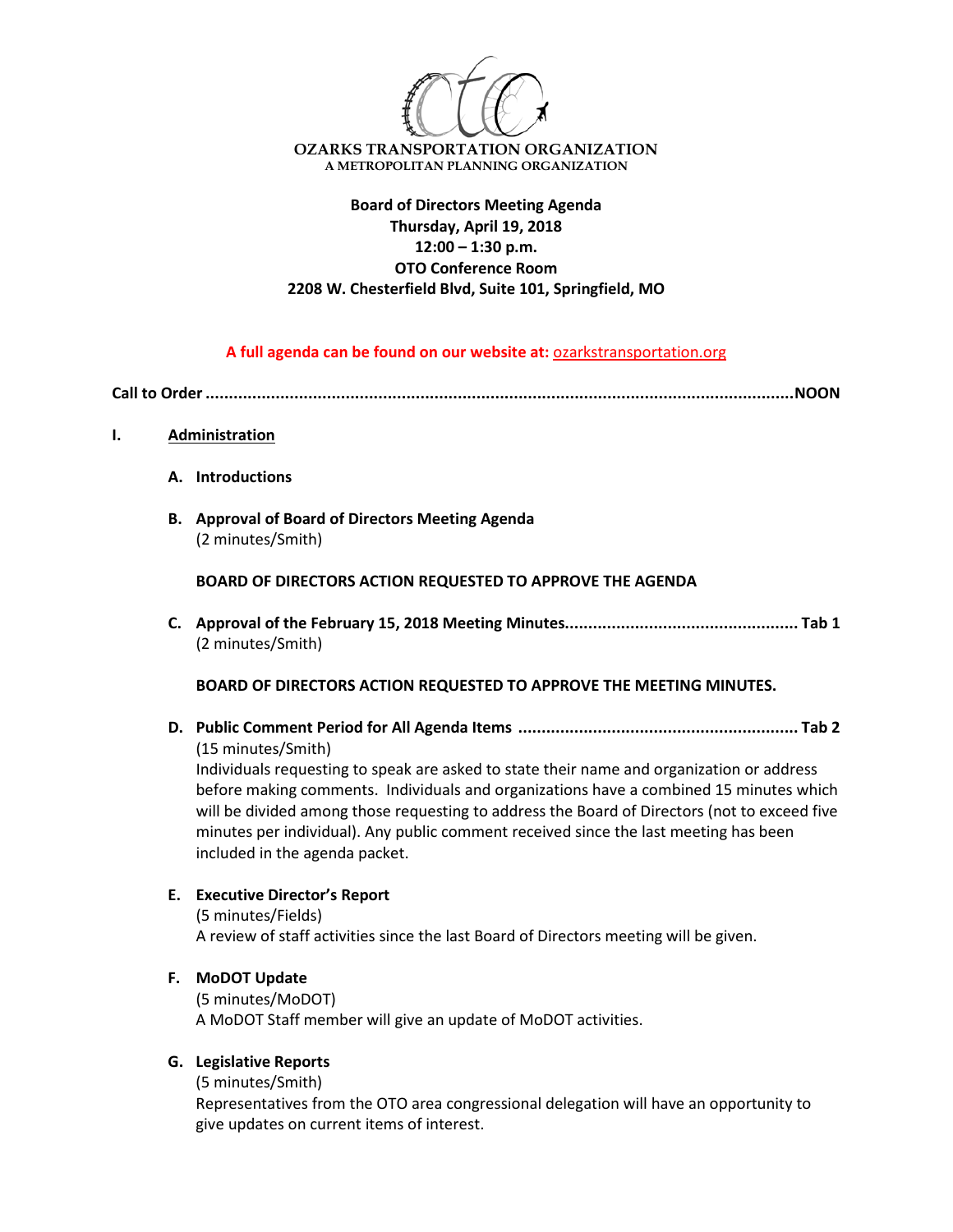### **II. New Business**

**A. Administrative Modification Number Three and Four to the FY 2018-2021 TIP............ Tab 3** (5 minutes/Longpine)

There is one change each included with Administrative Modification Numbers Three and Four to the FY 2018-2021 Transportation Improvement Program which are included for member review.

### **NO ACTION REQUIRED – INFORMATIONAL ONLY**

**B. Amendment Number Four to the 2018-2021 TIP........................................................ Tab 4** (5 minutes/Longpine) There are two changes requested to the FY 2018-2021 Transportation Improvement Program which are included for member review.

## **BOARD OF DIRECTORS ACTION IS REQUESTED TO APPROVE AMENDMENT NUMBER FOUR FOR FY 2018-2021 TIP**

**C. Amendment Number Eight to the Long Range Transportation Plan ............................ Tab 5** (5 minutes/Longpine) The City of Nixa has requested a Major Thoroughfare Plan amendment to realign Inman Road between Gregg and US 160.

## **BOARD OF DIRECTORS ACTION IS REQUESTED TO APPROVE** *TRANSPORTATION PLAN 2040*  **AMENDMENT NUMBER EIGHT**

**D. Transportation Performance Management Planning Agreement................................ Tab 6** (5 minutes/Longpine)

Staff will introduce the agreement outlining responsibilities for transportation performance management relating the performance management targets and data reporting.

## **BOARD OF DIRECTORS ACTION IS REQUESTED TO APPROVE THE TRANSPORTATION PERFORMANCE MANAGEMENT PLANNING AGREEEMENT**

**E. FY 2019 Unified Planning Work Program.................................................................... Tab 7** (10 minutes/Fields)

The Draft Unified Planning Work Program is the document that outlines the work that will be completed by OTO during the next fiscal year.

## **BOARD OF DIRECTORS ACTIONS IS REQUESTED TO APPROVE THE FY2019 UNIFIED PLANNING WORK PROGRAM**

**F. FY 2019 OTO Operational Budget .............................................................................. Tab 8** (5 minutes/Cooper)

The OTO Operational Budget outlines the budget for the OTO without in-kind match, direct services from MoDOT and funding to CU for planning activities The OTO Operational Budget serves as the audited budget.

## **BOARD OF DIRECTORS ACTION IS REQUESTED TO APPROVE THE FY 2019 OTO OPERATIONAL BUDGET**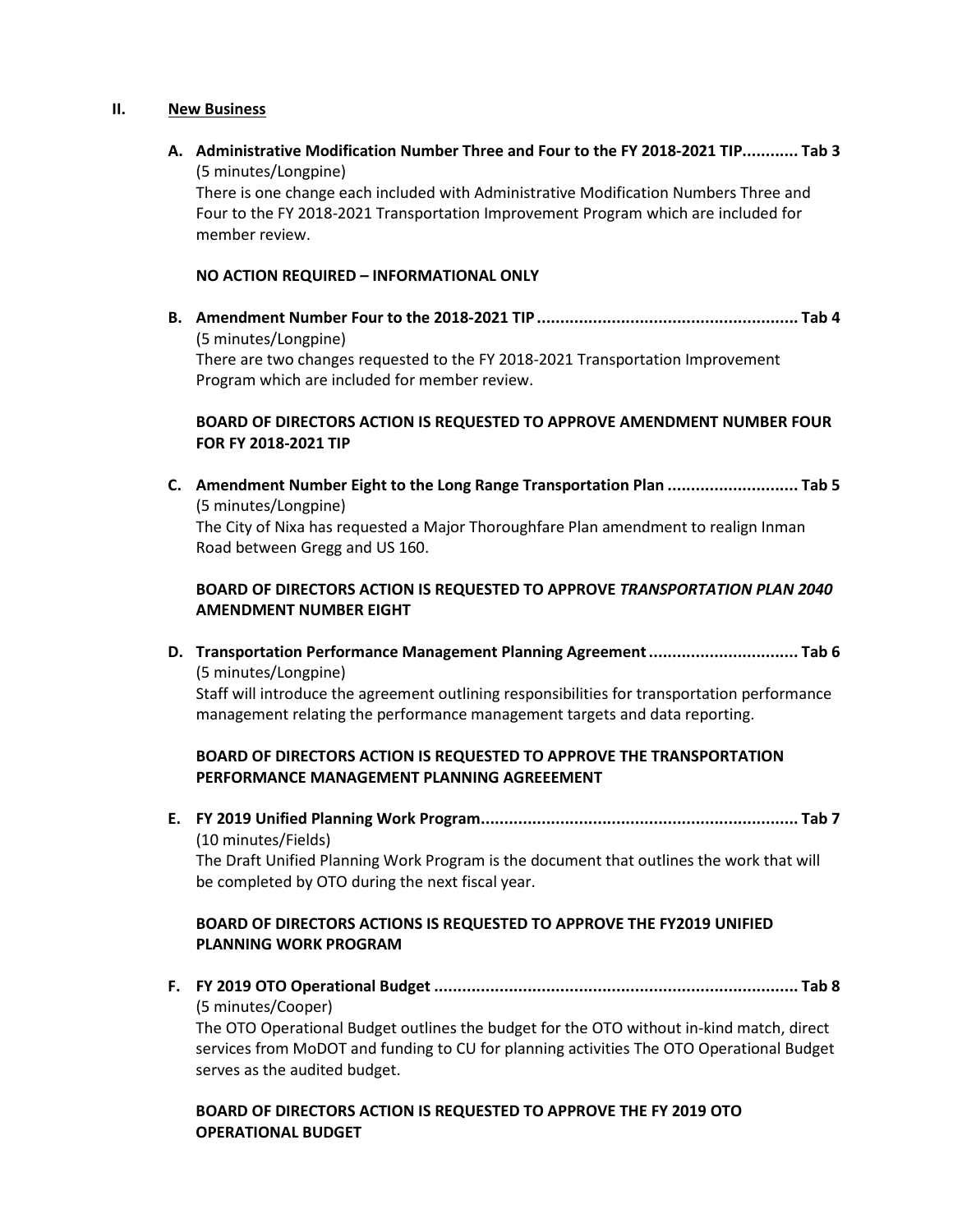**G. OTO Growth Trends Report....................................................................................... Tab 9** (10 minutes/Faucett) Staff will present highlights of the OTO Growth Trends Report.

### **NO ACTION REQUIRED – INFORMATIONAL ONLY**

**H. Public Participation Plan Annual Evaluation............................................................. Tab 10** (5 minutes/Faucett) An annual evaluation of the Public Participation Plan is completed to examine the efforts

and outcomes to obtain public input. Staff will present the findings.

### **NO ACTION REQUIRED – INFORMATIONAL ONLY**

### **III. Other Business**

### **A. Board of Directors Member Announcements**

(5 minutes/Board of Directors Members) Members are encouraged to announce transportation events being scheduled that may be of interest to OTO Board of Directors members.

### **B. Transportation Issues for Board of Directors Member Review**

(5 minutes/Board of Directors Members) Members are encouraged to raise transportation issues or concerns that they have for future agenda items or later in-depth discussion by the OTO Board of Directors.

#### **C. Records Management**

(5 minutes/Cirtin)

As per RSMo. 109.230 (4), and the U.S. Citizenship and Immigration Service Guidelines, OTO records that have met the retention schedule will be destroyed in compliance with the guidelines established by the Secretary of State's office.

**D. Articles for Board of Directors Member Information ................................................ Tab 11** (Articles attached)

## **IV. Adjourn meeting.** A motion is requested to adjourn the meeting. Targeted for **1:30 P.M.**

The next Board of Directors regular meeting is scheduled for Thursday, June 21, 2018, at 12:00 P.M. at the OTO Offices, 2208 W. Chesterfield Blvd, Suite 101.

#### Attachments

Pc: Ken McClure, Mayor, City of Springfield Matt Morrow, President, Springfield Area Chamber of Commerce Joelle Cannon, Senator Blunt's Office Dan Wadlington, Senator Blunt's Office David Stokely, Senator McCaskill's Office Jeremy Pruett, Congressman Long's Office Area News Media